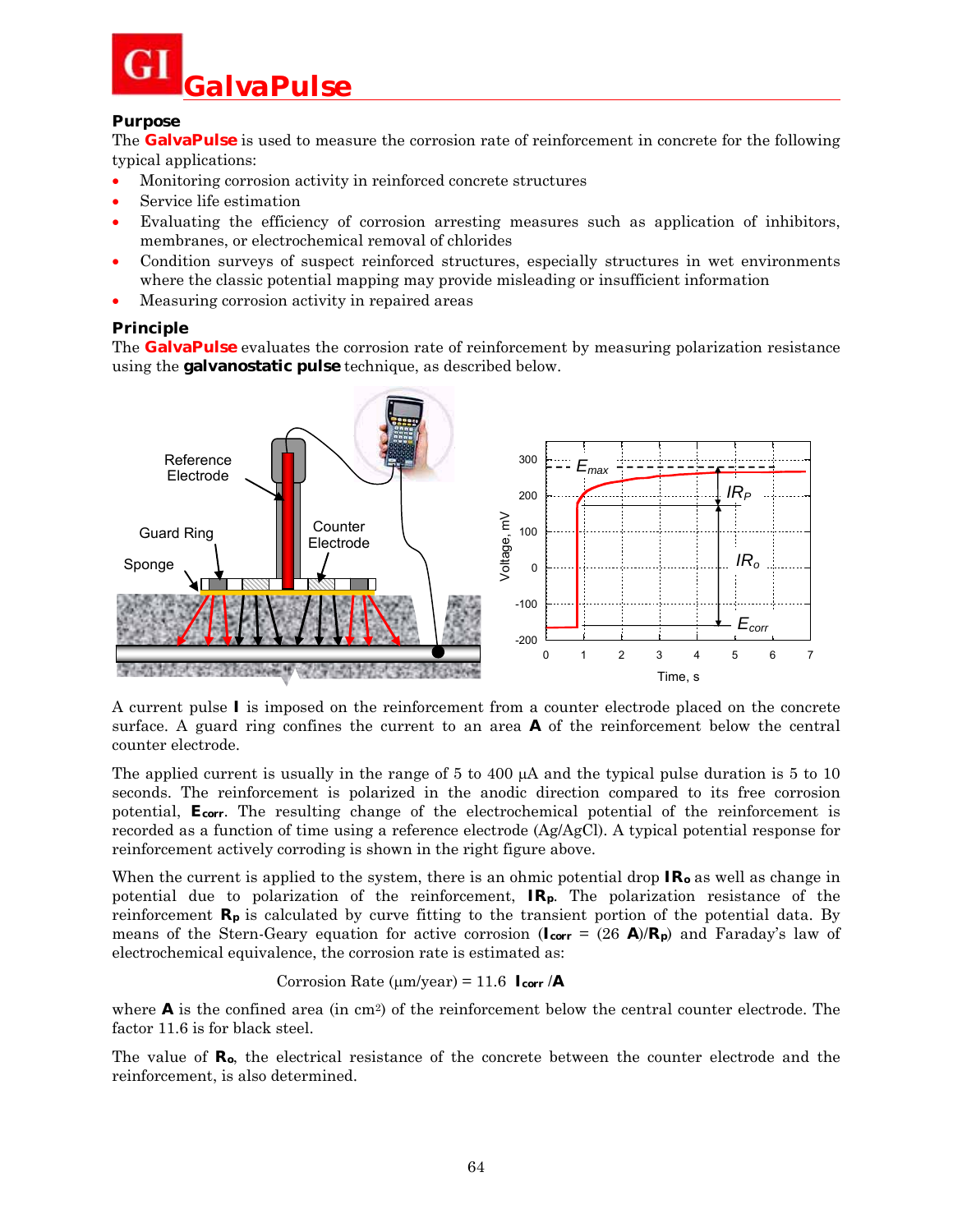# *GalvaPulse*



#### **Variation and Accuracy**

The half-cell potential is measured to an accuracy of  $\pm 5$  mV with the Ag/AgCl electrode. The electrical resistance is estimated to be measured with an accuracy of  $\pm$  5 %.

The accuracy of the corrosion rate estimation can only be evaluated by comparison with actual mass loss measurement of the reinforcement subjected to long term corrosion conditions. One such laboratory investigation produced the following comparison between corrosion rates calculated from measured mass loss measurements and from the **GalvaPulse**.

|                      | <i>Corrosion Rate</i> (µm/year) |                   |
|----------------------|---------------------------------|-------------------|
| <b>Reinforcement</b> | <b>Mass Loss</b>                | <b>GalvaPulse</b> |
|                      | 53                              | 36                |
|                      | 56                              |                   |
| $A+B$ connected      |                                 |                   |

Reference: Baessler, R. and Burkert, A., "Laboratory Testing of Portable Equipment," Brite/Euram Project Integrated Monitoring System for Durability Assessment of Concrete Structures, BAM (Federal Institute for Materials and Testing), Berlin, Germany, 2001

The findings support the general conclusion that the **GalvaPulse** is accurate well within a factor of two for estimating the corrosion rate in anodic areas. In addition, other uncertainties should be taken into account when evaluating on-site test results, e.g., the actual area of the reinforcement being polarized and the variation over time in corrosion rates due variation in temperature and moisture conditions.

In passive regions (corrosion rates  $\leq 1 \mu m/year$ ), the **GalvaPulse** will overestimate the corrosion rate by a factor of 3 to 4. Such areas are, however, not interesting in terms of corrosion.

In a long term field study, 30-year old bridge columns subjected to deicing salts were examined regularly over a 20-year period since corrosion began. The chloride levels and moisture content in the concrete of the bridge were high. When the last measurements were performed, the temperature was  $15^{\circ}$ C and the following test results were obtained.



The fairly constant corrosion rate measured over the 20-yr period corresponds to a cross section loss of the reinforcement of 20 years times  $0.22 \text{ mm/y} = 4.4 \text{ mm}$ . Removal of concrete at several locations at the bottom of the columns revealed approximately 4 mm cross section loss of the reinforcement.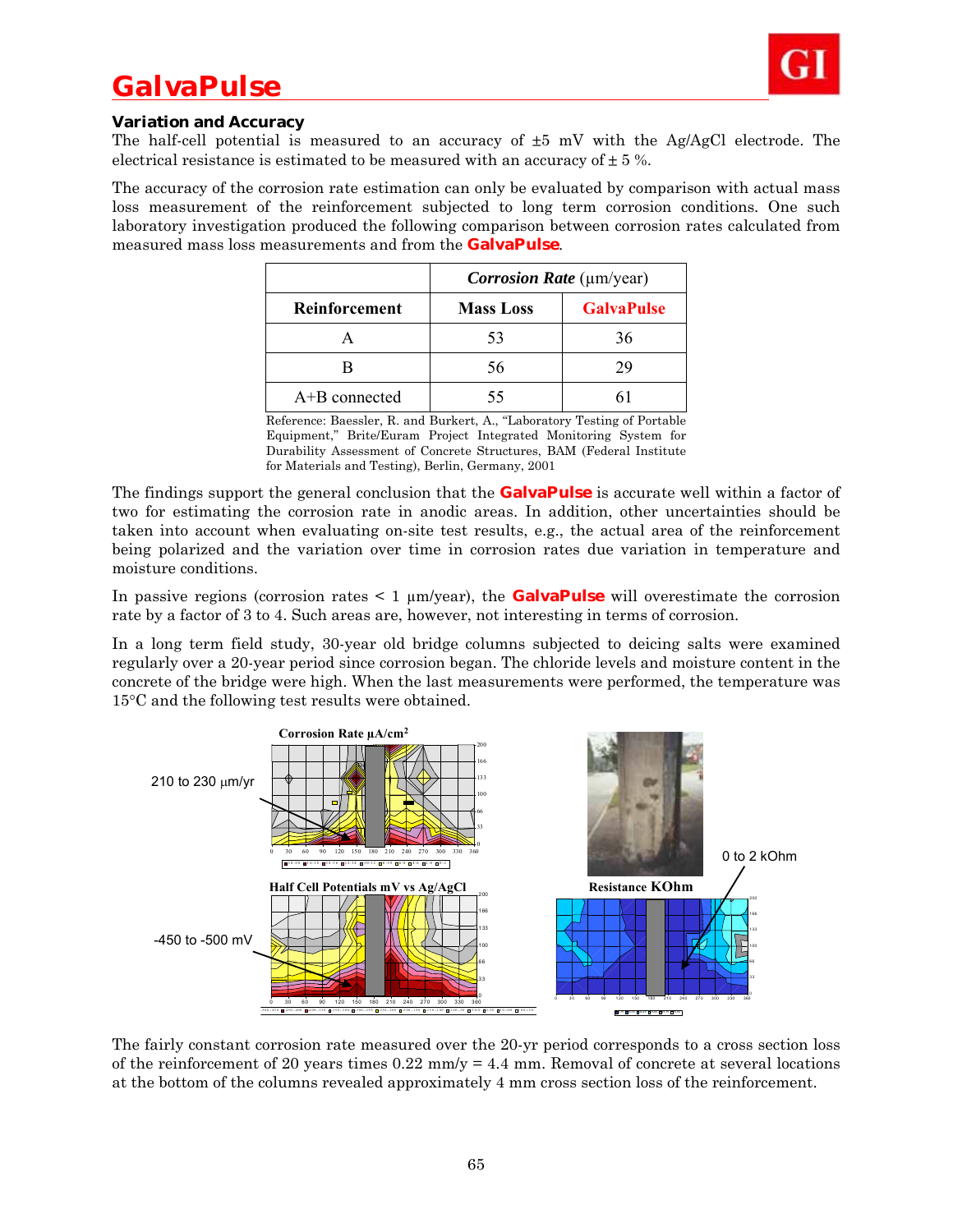

#### **The GalvaPulse Features**

- Reliable evaluation of reinforcement corrosion in anaerobic concrete environment
- Lightweight, handheld equipment, easy to operate
- Two operation modes: one for speedy measurement using only half-cell potentials and electrical resistance (1 to 2 s/test), and another for corrosion rate, half-cell potentials and electrical resistance (5 to 10 s/test). The first mode is normally used to identify the anodic and the cathodic areas, while the second mode is used in anodic areas, where the corrosion rate is a decisive parameter to be measured
- Testing on rough or curved surfaces
- Storage capacity of up to 20,000 records in the handheld computer
- Easy-to-use Windows<sup>®</sup> based software for presentation of the test results in 2D or 3D color graphics
- Portable system including calibration unit and a check block with embedded stainless steel and corroding black steel bars

#### **Testing Examples**



*Evaluation of corrosion rate in balcony slab of seaside condominium with the* **GalvaPulse**



*Corrosion activity being evaluated on a bridge wall with the* **GalvaPulse**



*Highway bridge column being tested for corrosion rate with the* **GalvaPulse**



**GalvaPulse** *(older model) testing in progress for corrosion activity of a heavily corroded column*